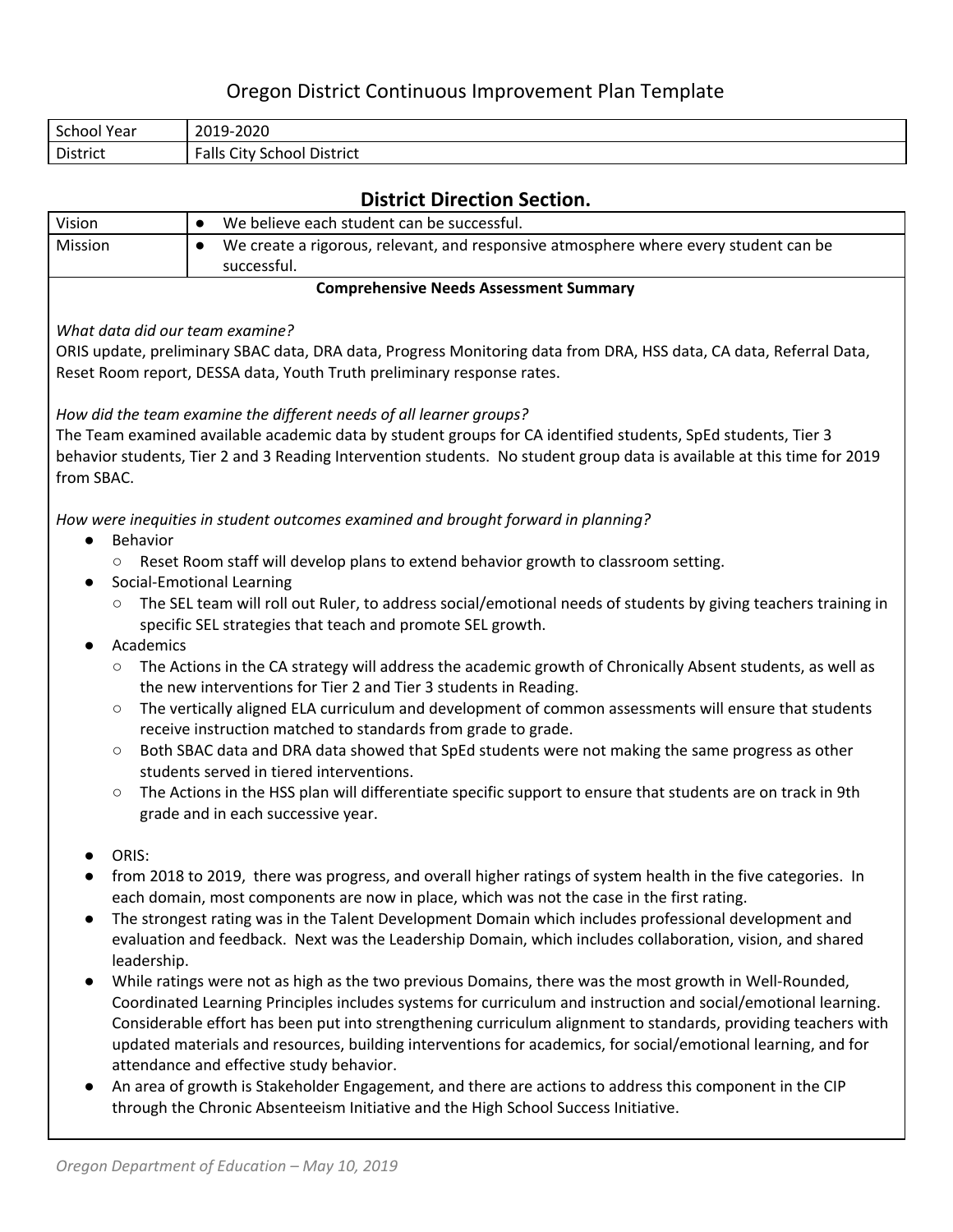#### What needs did our data review elevate?

- **Behavior** 
	- Data showed an improvement of 5% in K-8 for referrals, but an increase of nearly 50% at the High school. The conclusion of the analysis was that this was attributed to increased use of the referral process and monitoring student behavior. With continued efforts at the HS to address behavioral needs, there would be an expectation of reduced HS referrals in 2019-2020.
	- While there was an increase in the number of students served in the Reset Room, this was associated with meeting students behavioral needs and improved behavior for students served.
- Social-Emotional Learning
	- The team discussed the use of the DESSA instrument, since it was the first year implemented, there is no comparative data. While there were some concerns about reliability in some cases with particular students, the team decided to use it for another year.
	- The team determined that as staff is trained in RULER there may be other measures to use in that program that would be more useful for monitoring student growth.
- Academics
	- Data for DRA was not seen as a reliable predictor of student outcomes on SBAC, and was seen as time-consuming though rich in information. Valuable time was lost that could have been used for tiered interventions. The Team studied other assessment options, and selected EasyCBM for benchmarking and progress monitoring. DRA will still be used for diagnostics.
	- Both the Title I Intervention Program and SpED program will coordinate interventions to provide double doses of tiered instruction when it fits the IEP of a student.
	- Cohort data showed some inconsistencies from year to year. The team proposes that the use of common assessments for priority standards will strengthen a vertically articulated academic program with consistent patterns of student growth.

*How were stakeholders involved in the needs assessment process?*

- The district implementation team includes a board member, community members, licensed and classified staff, and administrators.
- This spring the DIT through our CIP initiated the Youth Truth survey for parents and students to gather feedback and information. 66% of K-8 parents and 50% of HS parents responded. A consultant from Youth Truth will facilitate the analysis of the data. Further actions may be added to this plan.

Which needs will become priority improvement areas? Note: Priorities describe where the team intends to go but do not describe how the team will get there. An example priority might be to improve graduation rates or that all students will *meet their growth goals.*

FCSD will be adopting Multi-Tiered Systems of Support in the following areas:

- Social-emotional learning will be promoted through implementation of RULER for students in Tier 1.
- Reset Room will address the needs for students to transfer behavior growth to academic settings, for Tier 2 and Tier 3 students.
- Vertical alignment of instruction and assessments in both reading and math will ensure a guaranteed and viable curriculum and student learning for students in Core Instruction.
- A comprehensive assessment plan will inform instruction and promote student learning, and identify students needs for multi-tiered support.
- CA MTSS plan will provide tiered and differentiated support to identified students.
- HSS which will also provide tiered and differentiated support, will ensure that students are on track for graduation.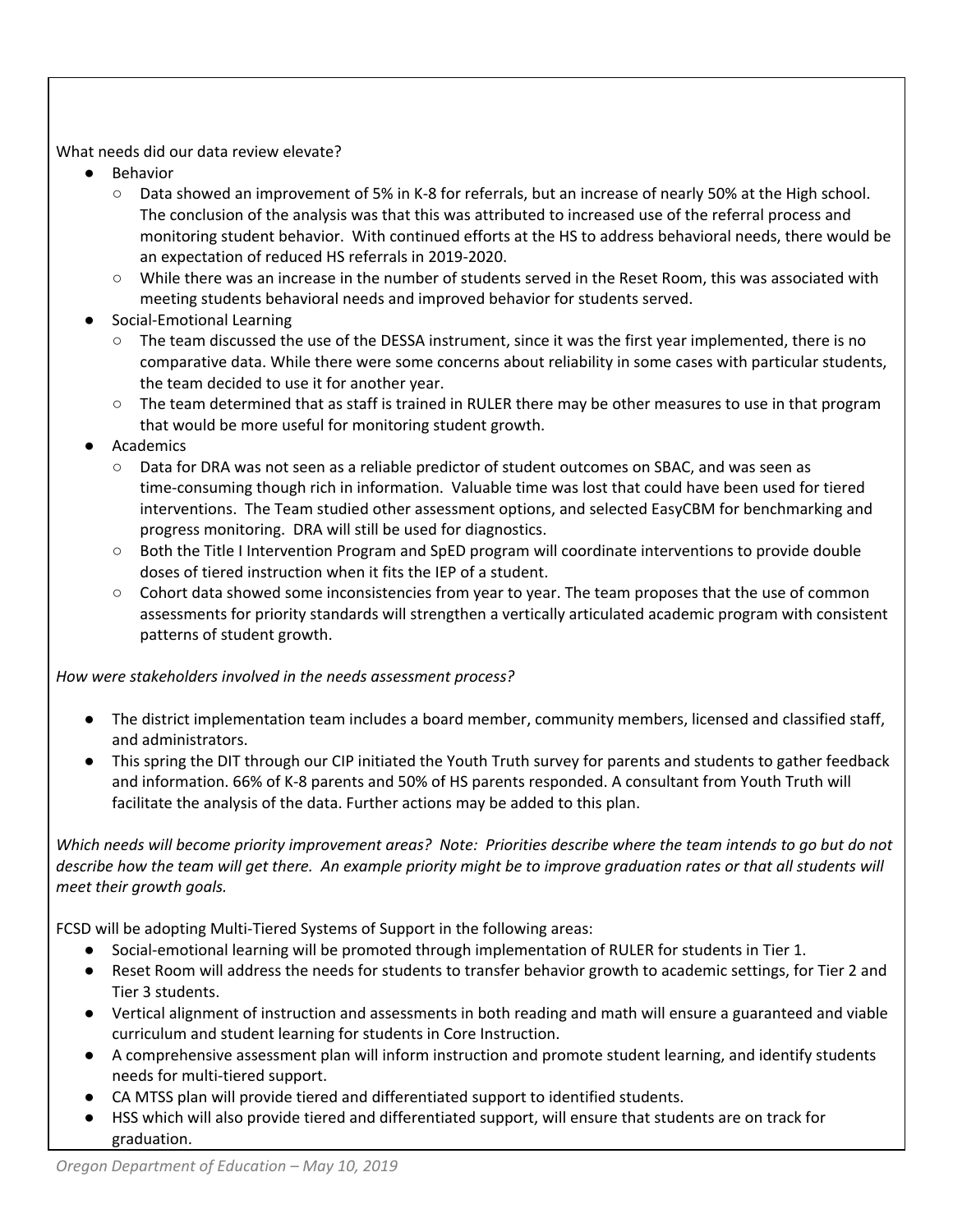The DIT will develop a schedule to promote stakeholder involvement.

#### **Long Term District Goals & Metrics**

Student Focused, aspirational, aligned with needs, written for all students Example: *All students will meet their annual growth targets in math.* Metrics are outlined for the year(s) to come.

| Goal 1         | Each student will develop the social, emotional, and behavioral skills needed to be successful |                                                                                                   |                                  |  |  |
|----------------|------------------------------------------------------------------------------------------------|---------------------------------------------------------------------------------------------------|----------------------------------|--|--|
|                | learners                                                                                       |                                                                                                   |                                  |  |  |
| <b>Metrics</b> | By 18-19                                                                                       | By 19-20                                                                                          | By 20-21                         |  |  |
|                | <b>Referral Data:</b>                                                                          | Referral Data:                                                                                    | Referral Data:                   |  |  |
|                | Student referrals will be                                                                      | Student referrals will be                                                                         | Student referrals will be        |  |  |
|                | reduced by 5%, from 164 (K-8)                                                                  | reduced by 10% from 154 (K-8)                                                                     | reduced by 15% from the          |  |  |
|                | and 18 (HS).                                                                                   | and 28 (HS).                                                                                      | number of referrals at the end   |  |  |
|                |                                                                                                |                                                                                                   | of 2020 at K-8 and HS.           |  |  |
| Goal 2         |                                                                                                | Each student will demonstrate either growth and/or achievement in math and English language arts. |                                  |  |  |
| Metrics        | By 18-19                                                                                       | By 19-20                                                                                          | By 20-21                         |  |  |
|                | Economically disadvantaged                                                                     | Economically disadvantaged                                                                        | Economically disadvantaged       |  |  |
|                | Students in K-5 and 6-8,                                                                       | Students in K-5 and 6-8,                                                                          | Students in K-5 and 6-8,         |  |  |
|                | respectively, will show median                                                                 | respectively, will show median                                                                    | respectively, will show median   |  |  |
|                | growth of at least 3 percentile                                                                | growth of at least 3 percentile                                                                   | growth of at least 3 percentile  |  |  |
|                | points from Spring 2018 to                                                                     | points from Spring 2019 to                                                                        | points from Spring 2020 to       |  |  |
|                | Spring 2019 on SBAC in ELA.                                                                    | Spring 2020 on SBAC in ELA.                                                                       | Spring 2021 on SBAC in ELA and   |  |  |
|                |                                                                                                |                                                                                                   | math.                            |  |  |
| Goal 3         |                                                                                                | Each student is an active participant of his/her learning and of the school community.            |                                  |  |  |
| Metrics        | By 18-19                                                                                       | By 19-20                                                                                          | By 20-21                         |  |  |
|                | HSS: 80 % of 9th Graders will                                                                  | HSS: 100 % of 9th Graders and                                                                     | HSS: 100 % of 9th Graders and    |  |  |
|                | be on track by the end of Spring                                                               | 90% of 10th Graders will be on                                                                    | 100% of 10th Graders and 95%     |  |  |
|                | 2019.                                                                                          | track by the end of Spring 2020.                                                                  | of 11th Graders will be on track |  |  |
|                |                                                                                                | CA: Chronic absenteeism will be                                                                   | by the end of Spring 2021        |  |  |
|                | CA: Chronic absenteeism will be                                                                | reduced by at least 5% from                                                                       | CA: Chronic absenteeism will be  |  |  |
|                | reduced by at least 5% overall                                                                 | Spring 2019 to Spring 2020.                                                                       | reduced by at least 5% from      |  |  |
|                | from Spring 2018 to Spring                                                                     |                                                                                                   | Spring 2020 to Spring 2021.      |  |  |
|                | 2019.                                                                                          |                                                                                                   |                                  |  |  |

#### **Initiative Alignment to Support District Goals**

Examples: High School Success, Chronic Absenteeism, 21<sup>st</sup> Century Grant, EL Success Program, Improvement Partnership

| Initiative/Program         | How this initiative/program supports the district to meet goals |
|----------------------------|-----------------------------------------------------------------|
| <b>Chronic Absenteeism</b> | This initiative is incorporated into the CIP as a Strategy.     |
| <b>High School Success</b> | This initiative is incorporated into the CIP as a Strategy.     |
|                            |                                                                 |
|                            |                                                                 |

### **Annual Evidence Based Strategies, Measures and Actions**(to meet district goals)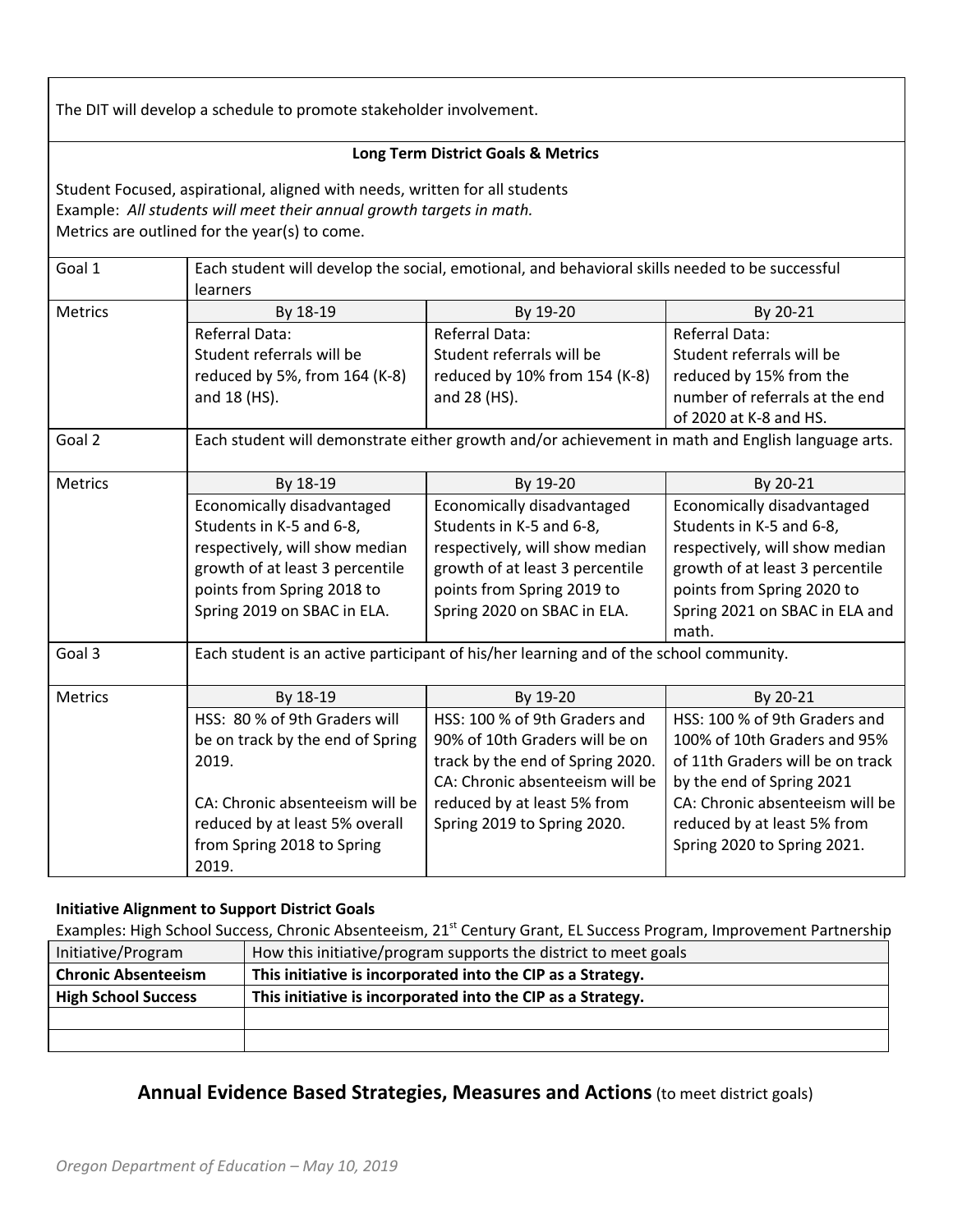| <b>District Goal</b><br>this strategy<br>supports | Goal 1: Each student will develop the social, emotional, and behavioral skills needed to be<br>successful learners |                                                                                                                                                                                                                                                                    |                                                                                                                                                                                                                                                                         |                                                                                                                                                                                                                                                                        |  |
|---------------------------------------------------|--------------------------------------------------------------------------------------------------------------------|--------------------------------------------------------------------------------------------------------------------------------------------------------------------------------------------------------------------------------------------------------------------|-------------------------------------------------------------------------------------------------------------------------------------------------------------------------------------------------------------------------------------------------------------------------|------------------------------------------------------------------------------------------------------------------------------------------------------------------------------------------------------------------------------------------------------------------------|--|
| What are we                                       | Strategy#<br>1.1<br>Written as a<br>Theory of                                                                      | If we _develop a strong school culture and effective systems for behavior and<br>social-emotional growth<br>Then _teachers will engage students and families in responsible, productive, and                                                                       |                                                                                                                                                                                                                                                                         |                                                                                                                                                                                                                                                                        |  |
| going to do?                                      | Action and<br>reflects<br>evidence-base<br>d practices                                                             | members                                                                                                                                                                                                                                                            | prosocial learning<br>And students will be taking steps towards successful learners and community                                                                                                                                                                       |                                                                                                                                                                                                                                                                        |  |
| How we will<br>know the<br>plan is<br>working     | Measures of<br>Evidence for<br><b>Adult Actions</b><br>("then"<br>statements")<br>Measures of<br>Evidence for      | Fall<br>Staff will have completed<br><b>RULER plan activities</b><br>according to the schedule<br>TLCF teachers will have<br>completed some<br>components of School<br>Connect as reported by<br>teachers in monitoring<br>sessions<br>Fall<br>Students in need of | Winter<br>Staff will have completed<br><b>RULER plan activities</b><br>according to the schedule<br>TLCF teachers will have<br>completed some<br>components of School<br>Connect as reported by<br>teachers in monitoring<br>sessions<br>Winter<br>No implementation of | Spring<br>Staff will have completed<br><b>RULER plan activities</b><br>according to the schedule<br>TLCF teachers will have<br>completed some<br>components of School<br>Connect as reported by<br>teachers in monitoring<br>sessions<br>Spring<br>Students in need of |  |
|                                                   | <b>Students</b><br>("and"<br>statement)                                                                            | support will be identified<br>using the DESSA K-8 by<br>November                                                                                                                                                                                                   | DESSA during the winter,<br>measured in fall and<br>spring                                                                                                                                                                                                              | support will be identified<br>using the DESSA K-8 by<br>May                                                                                                                                                                                                            |  |
|                                                   | Person or<br>Team<br>Responsible                                                                                   | <b>Action Steps</b>                                                                                                                                                                                                                                                | To be completed this year                                                                                                                                                                                                                                               | Due Date                                                                                                                                                                                                                                                               |  |
| How we will                                       | SEL team                                                                                                           | 1. Roll out RULER with staff following the schedule in<br>the RULER plan                                                                                                                                                                                           |                                                                                                                                                                                                                                                                         | <b>June 2020</b>                                                                                                                                                                                                                                                       |  |
| get the work<br>done                              | <b>Teachers</b>                                                                                                    | 2. Continue using Sanford Harmony/DESSA Tools and<br>lessons                                                                                                                                                                                                       |                                                                                                                                                                                                                                                                         | June 2020                                                                                                                                                                                                                                                              |  |
|                                                   | Teachers                                                                                                           | 3. Teachers will identify students on the DESSA                                                                                                                                                                                                                    |                                                                                                                                                                                                                                                                         | November 2019, May<br>2020                                                                                                                                                                                                                                             |  |
|                                                   | <b>TLCF</b><br>teachers                                                                                            | 4. High school will be implementing School Connect in<br><b>TLCF</b> classes                                                                                                                                                                                       |                                                                                                                                                                                                                                                                         | September 2019-June<br>2020                                                                                                                                                                                                                                            |  |
| <b>ORIS Domain</b><br><b>Alignment</b>            | <b>ORIS</b><br>Domain(s)<br>this strategy<br>supports                                                              | Leadership<br><b>Talent Development</b><br>Stakeholder Engagement and Partnership<br>x Well-Rounded, Coordinated Learning<br>Inclusive Policy and Practice<br><b>X</b>                                                                                             |                                                                                                                                                                                                                                                                         |                                                                                                                                                                                                                                                                        |  |

Additional strategies may be added to support this goal (example: Strategy 1.1, 1.2, 1.3 etc.)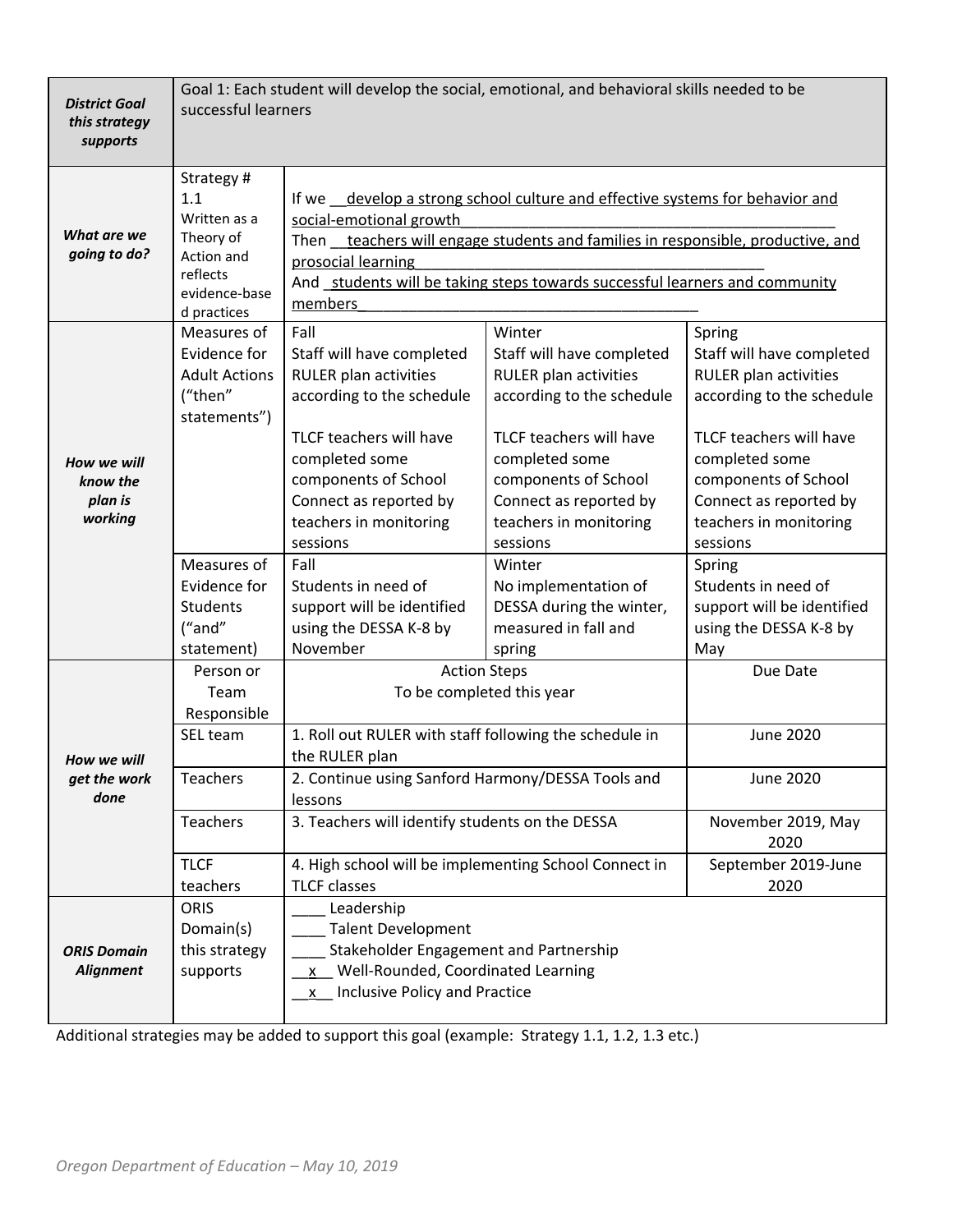| <b>District Goal</b><br>this strategy<br>supports | Goal 1: Each student will develop the social, emotional, and behavioral skills needed to be<br>successful learners                                       |                                                                                                                                                                                                                                                                                                                                                   |                                                                                                                                                                                                                                                                             |                                                                                                                                                                                                                                                                     |
|---------------------------------------------------|----------------------------------------------------------------------------------------------------------------------------------------------------------|---------------------------------------------------------------------------------------------------------------------------------------------------------------------------------------------------------------------------------------------------------------------------------------------------------------------------------------------------|-----------------------------------------------------------------------------------------------------------------------------------------------------------------------------------------------------------------------------------------------------------------------------|---------------------------------------------------------------------------------------------------------------------------------------------------------------------------------------------------------------------------------------------------------------------|
| What are we<br>going to do?                       | Strategy#<br>1.2<br>Written as a<br>Theory of<br>Action and<br>reflects<br>evidence-base<br>d practices                                                  | If we provide a safe space in the reset room<br>Then the staff will support students in reflecting on their own behavior<br>And students will be able to learn more productive social emotional<br>strategies                                                                                                                                     |                                                                                                                                                                                                                                                                             |                                                                                                                                                                                                                                                                     |
| How we will<br>know the<br>plan is<br>working     | Measures of<br>Evidence for<br><b>Adult Actions</b><br>("then"<br>statements")<br>Measures of<br>Evidence for<br><b>Students</b><br>("and"<br>statement) | Fall<br>Reset room staff will<br>develop a work plan for<br>the year that covers their<br>PD by November<br>Fall<br>_% of students who utilize<br>the Reset Room who<br>enter in blue or red will<br>leave the room in either<br>the green or yellow zones<br>of the mood meter<br>(establish baseline)                                           | Winter<br>Complete activities in<br>work plan by March<br>Winter<br>Increase of 5% of students<br>who utilize the Reset<br>Room who enter in blue<br>or red will leave the room<br>in either the green or<br>yellow zones of the mood<br>meter compared to fall<br>baseline | Spring<br>Complete activities in<br>work plan by June<br>Spring<br>Increase of 2% of<br>students who utilize the<br>Reset Room who enter in<br>blue or red will leave the<br>room in either the green<br>or yellow zones of the<br>mood meter compared to<br>winter |
| How we will<br>get the work<br>done               | Person or<br>Team<br>Responsible<br><b>Reset Room</b><br>staff                                                                                           | <b>Action Steps</b><br>To be completed this year<br>1. Reset Room staff will continue to develop strategies<br>and tools to meet students' needs in developing more<br>productive social emotional behavior through<br>professional development                                                                                                   |                                                                                                                                                                                                                                                                             | Due Date<br>September 2019-June<br>2020                                                                                                                                                                                                                             |
|                                                   | Reset Room<br>staff<br>SEL team<br><b>Reset Room</b><br>Staff<br><b>Reset Room</b>                                                                       | 2. Reset room staff will implement strategies and tools<br>to provide a safe space for students<br>3. Engage parents of students who need additional SEL<br>support in collaborative support strategies<br>4. Continue to develop a procedure handbook for<br>Reset Room and Care Team meetings<br>5. Promote preventative interventions (such as |                                                                                                                                                                                                                                                                             | September 2019-June<br>2020<br>September 2019-June<br>2020<br><b>June 2020</b><br>September 2019-June                                                                                                                                                               |
| <b>ORIS Domain</b><br><b>Alignment</b>            | <b>Staff</b><br><b>ORIS</b><br>Domain(s)<br>this strategy<br>supports                                                                                    | scheduled breaks and SEL skill building) for students<br>2020<br>who utilize the Reset Room<br>Leadership<br>$\mathsf{X}$<br>x Talent Development<br>Stakeholder Engagement and Partnership<br>$\mathsf{X}$<br>x Well-Rounded, Coordinated Learning<br>x Inclusive Policy and Practice                                                            |                                                                                                                                                                                                                                                                             |                                                                                                                                                                                                                                                                     |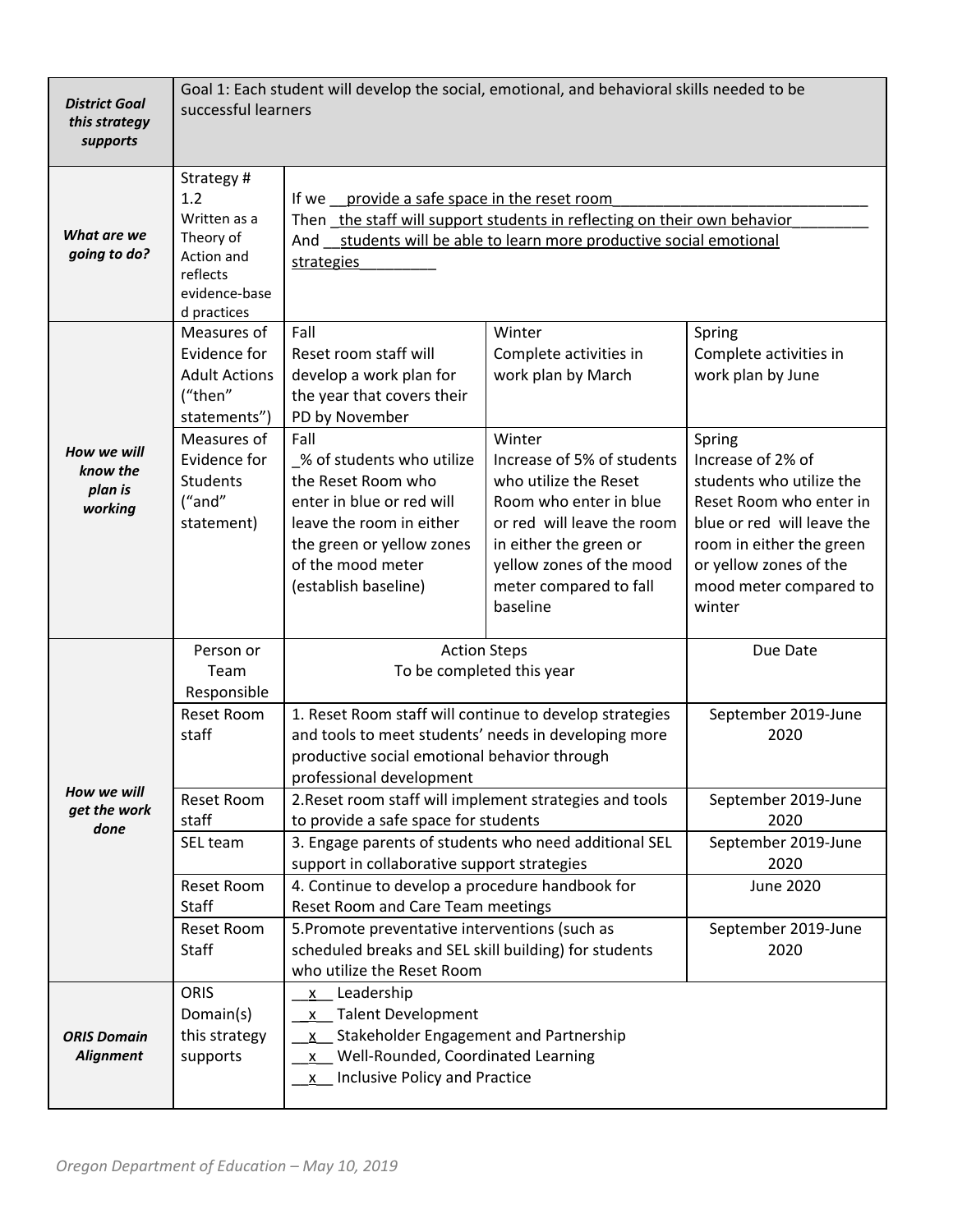| <b>District Goal</b><br>this strategy<br>supports | Goal 2:<br>Each student will demonstrate either growth and/or achievement in math and English language<br>arts.                                          |                                                                                                                                                                                                                         |                                                                                                                                                                            |                                                                                                                                                                        |
|---------------------------------------------------|----------------------------------------------------------------------------------------------------------------------------------------------------------|-------------------------------------------------------------------------------------------------------------------------------------------------------------------------------------------------------------------------|----------------------------------------------------------------------------------------------------------------------------------------------------------------------------|------------------------------------------------------------------------------------------------------------------------------------------------------------------------|
| What are we<br>going to do?                       | Strategy#<br>2.1<br>Written as a<br>Theory of<br>Action and<br>reflects<br>evidence-base<br>d practices                                                  | If we _develop a standards based K-12 curriculum for ELA, math, social studies, and<br>science across the district<br>Then instruction will improve<br>And students will achieve growth and meet their learning targets |                                                                                                                                                                            |                                                                                                                                                                        |
| How we will<br>know the<br>plan is<br>working     | Measures of<br>Evidence for<br><b>Adult Actions</b><br>("then"<br>statements")<br>Measures of<br>Evidence for<br><b>Students</b><br>("and"<br>statement) | Fall<br>Meeting notes that<br>document work<br>completed from ELA and<br>Math teams<br>Fall<br>Students will participate in<br>priority standard<br>instruction in ELA                                                  | Winter<br>Meeting notes that<br>document work<br>completed from ELA and<br>Math teams<br>Winter<br>Students will participate<br>in priority standard<br>instruction in ELA | Spring<br>Meeting notes that<br>document work<br>completed from ELA and<br>Math teams<br>Spring<br>Writing work sample will<br>be completed and scored<br>by June 2020 |
|                                                   | Person or<br>Team<br>Responsible                                                                                                                         | <b>Action Steps</b><br>To be completed this year                                                                                                                                                                        |                                                                                                                                                                            | Due Date                                                                                                                                                               |
|                                                   | <b>Grade Band</b><br><b>Teams</b>                                                                                                                        | 1. Grade band teams will develop common formative<br>assessments and a year long assessment schedule that<br>is vertically aligned K-12 for ELA                                                                         |                                                                                                                                                                            | <b>June 2020</b>                                                                                                                                                       |
| How we will<br>get the work                       | <b>ELA</b><br>Facilitators                                                                                                                               | 2. ELA Facilitators meet periodically to help guide the<br>vertical assessment work                                                                                                                                     |                                                                                                                                                                            | <b>June 2020</b>                                                                                                                                                       |
| done                                              | ELA grade<br>band teams                                                                                                                                  | 3. By the end of spring 2020, the first K-12 writing work<br>samples will be completed and scored                                                                                                                       |                                                                                                                                                                            | <b>June 2020</b>                                                                                                                                                       |
|                                                   | <b>ELA teachers</b>                                                                                                                                      | 4. Teachers will map the FCSD priority standards to the<br>published curriculum and identify the need for<br>supplemental materials                                                                                     |                                                                                                                                                                            | <b>June 2020</b>                                                                                                                                                       |
|                                                   | Math Team                                                                                                                                                | 4. Math Team will develop a plan for vertical alignment                                                                                                                                                                 |                                                                                                                                                                            | October 2019                                                                                                                                                           |
|                                                   | Math Team                                                                                                                                                | 5. Math standards will be vertically mapped K-12                                                                                                                                                                        |                                                                                                                                                                            | <b>June 2020</b>                                                                                                                                                       |
| <b>ORIS Domain</b><br><b>Alignment</b>            | <b>ORIS</b><br>Domain(s)<br>this strategy<br>supports                                                                                                    | Leadership<br>X.<br>x Talent Development<br>Stakeholder Engagement and Partnership<br>Well-Rounded, Coordinated Learning<br>X —<br><b>Inclusive Policy and Practice</b>                                                 |                                                                                                                                                                            |                                                                                                                                                                        |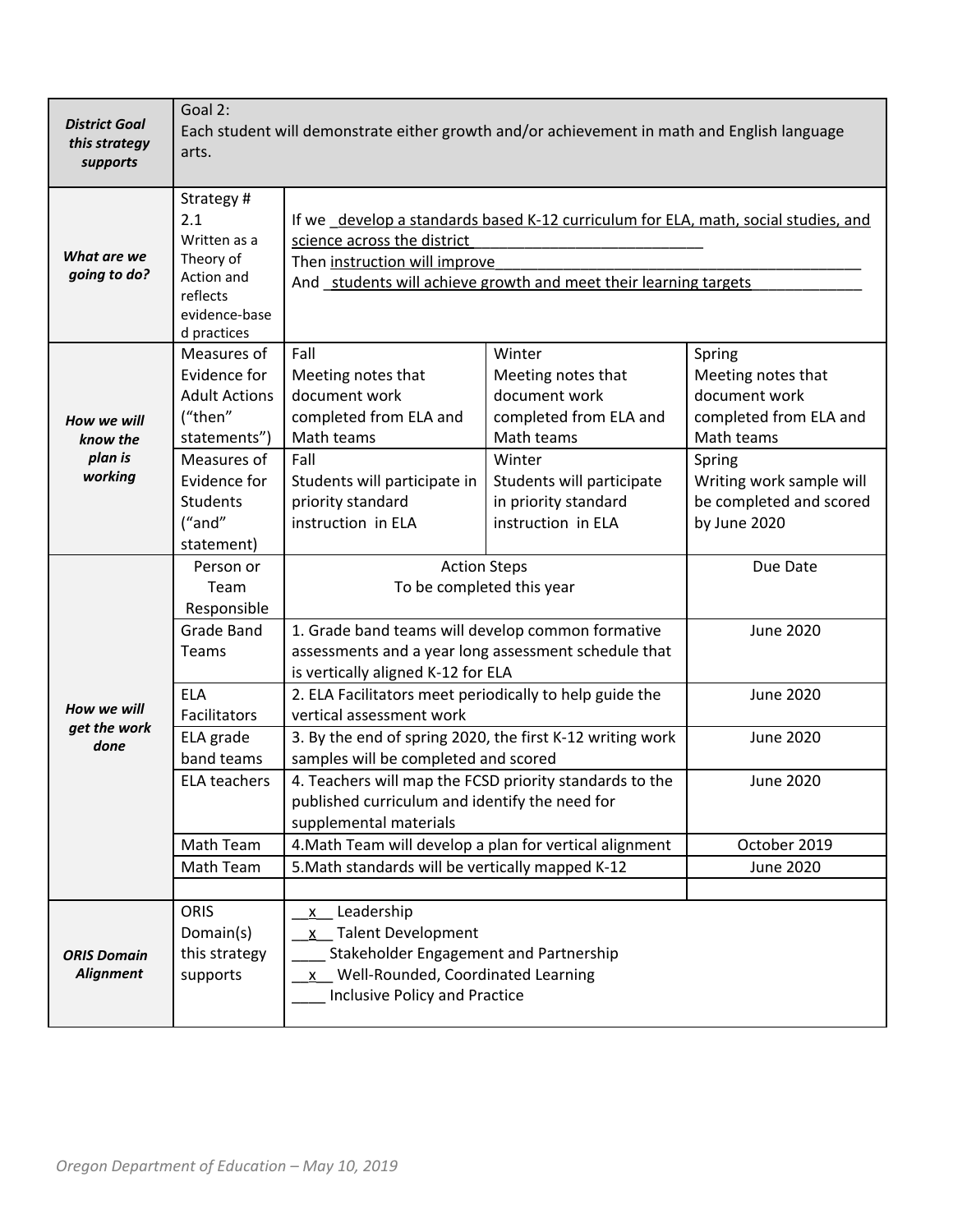| <b>District Goal</b><br>this strategy<br>supports | Goal 2:<br>Each student will demonstrate either growth and/or achievement in math and English language<br>arts.                                   |                                                                                                                                                                                                                                                                                                                                                                                                                                                                                                                                                                          |                                                                                                                                                                                                                                                                                                                                                                                                                                                                                                                                                                                                               |                                                                                                                                                                                                                                                                                                                                                                                                                                                                                                                                                                                                                                        |
|---------------------------------------------------|---------------------------------------------------------------------------------------------------------------------------------------------------|--------------------------------------------------------------------------------------------------------------------------------------------------------------------------------------------------------------------------------------------------------------------------------------------------------------------------------------------------------------------------------------------------------------------------------------------------------------------------------------------------------------------------------------------------------------------------|---------------------------------------------------------------------------------------------------------------------------------------------------------------------------------------------------------------------------------------------------------------------------------------------------------------------------------------------------------------------------------------------------------------------------------------------------------------------------------------------------------------------------------------------------------------------------------------------------------------|----------------------------------------------------------------------------------------------------------------------------------------------------------------------------------------------------------------------------------------------------------------------------------------------------------------------------------------------------------------------------------------------------------------------------------------------------------------------------------------------------------------------------------------------------------------------------------------------------------------------------------------|
| What are we<br>going to do?                       | Strategy#<br>2.2<br>Written as a<br>Theory of<br>Action and<br>reflects<br>evidence-base<br>d practices                                           | If we _create a systematic assessment plan for identifying students reading<br>needs<br>Then teachers will use this data to inform instruction, plan groups, and identify<br>students who need supplemental instruction<br>And students show gains in reading assessments.                                                                                                                                                                                                                                                                                               |                                                                                                                                                                                                                                                                                                                                                                                                                                                                                                                                                                                                               |                                                                                                                                                                                                                                                                                                                                                                                                                                                                                                                                                                                                                                        |
| How we will<br>know the<br>plan is<br>working     | Measures of<br>Evidence for<br><b>Adult Actions</b><br>("then"<br>statements")<br>Measures of<br>Evidence for<br>Students<br>("and"<br>statement) | Fall<br>Assessment plan<br>completed by reading<br>specialist<br>Assessment team<br>completes benchmark<br>assessments<br><b>Read Well instructors</b><br>conduct placement<br>assessments for grades 1<br>and 2<br>Notes from reading<br>specialist and classroom<br>teachers meetings to<br>discuss data and student<br>placement<br>Fall<br>Baseline of % of students<br>flagging in the intensive or<br>strategic zones on<br>EasyCBM<br>Baseline of % of students<br>needing additional<br>instruction as indicated on<br>initial Read Well<br>placement assessment | Winter<br>Assessment team<br>completes winter<br>benchmarking on<br>EasyCBM<br><b>Read Well instructors</b><br>complete end of unit<br>assessments as indicated<br>by Read Well curriculum<br>Notes from reading<br>specialist and classroom<br>teachers meetings to<br>discuss data and student<br>progress<br>Progress notes sent home<br>to parents each quarter<br>Winter<br>Of the students identified<br>as strategic and intensive,<br>70% will increase on PM<br>data as measured by<br>EasyCBM<br>10% of Read Well<br>instructed students will<br>make a growth of 4 units<br>by winter benchmarking | Spring<br>Assessment team<br>completes spring<br>benchmarking on<br>EasyCBM<br><b>Read Well instructors</b><br>complete end of unit<br>assessments as indicated<br>by Read Well curriculum<br>Notes from reading<br>specialist and classroom<br>teachers meetings to<br>discuss data and student<br>progress<br>Progress notes sent home<br>to parents each quarter<br>Spring<br>Of the students identified<br>as strategic and intensive,<br>80% will increase on PM<br>data as measured by<br>EasyCBM<br>15% of Read Well<br>instructed students will<br>make a growth of 4 units<br>from winter benchmark<br>to spring benchmarking |
| How we will<br>get the work<br>done               | Person or<br>Team<br>Responsible<br>Reading<br>Specialist<br>Reading                                                                              | <b>Action Steps</b><br>To be completed this year<br>1. Complete new assessment plan and distribute to<br>school staff                                                                                                                                                                                                                                                                                                                                                                                                                                                    |                                                                                                                                                                                                                                                                                                                                                                                                                                                                                                                                                                                                               | Due Date<br>September 2019<br>September 2019                                                                                                                                                                                                                                                                                                                                                                                                                                                                                                                                                                                           |
|                                                   | Specialist                                                                                                                                        | 2. Train assessment team to administer EasyCBM<br>benchmark and progress monitoring assessments                                                                                                                                                                                                                                                                                                                                                                                                                                                                          |                                                                                                                                                                                                                                                                                                                                                                                                                                                                                                                                                                                                               |                                                                                                                                                                                                                                                                                                                                                                                                                                                                                                                                                                                                                                        |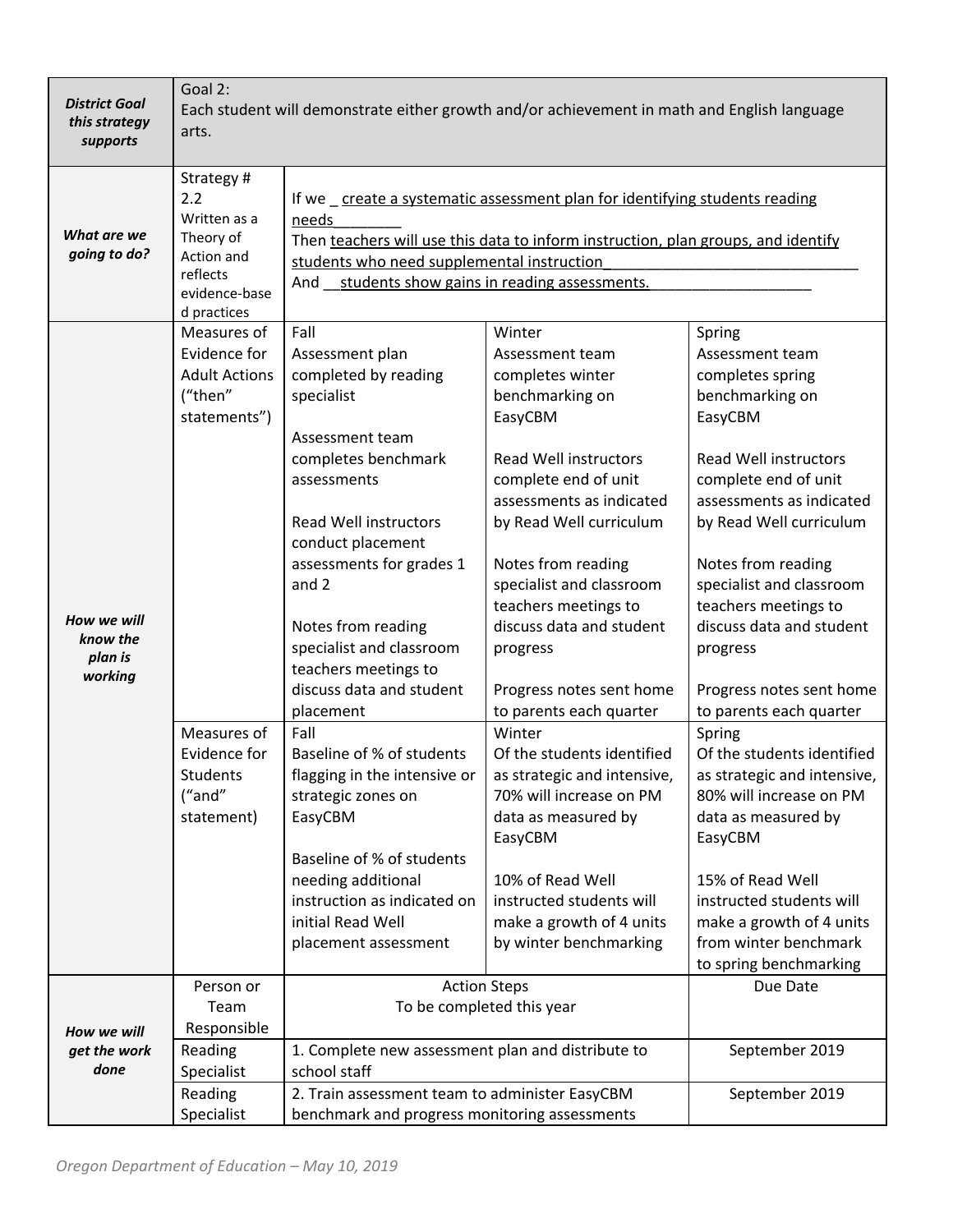|                    | Reading<br>Specialist                                            | 3. Train assigned assistants in Read Well curriculum and<br>assessments | September 2019            |
|--------------------|------------------------------------------------------------------|-------------------------------------------------------------------------|---------------------------|
| Assessment         |                                                                  | 4. Complete benchmark assessments in fall, winter, and                  | June 2020                 |
|                    | team                                                             | spring and progress monitoring assessments every six                    |                           |
|                    |                                                                  | weeks using EasyCBM                                                     |                           |
|                    | Read Well                                                        | 5. Complete end of unit assessments as indicated by                     | June 2020                 |
|                    | <b>Instructors</b>                                               | Read Well curriculum                                                    |                           |
|                    | 6. Send home quarterly progress notes on all students<br>Reading |                                                                         | Quarterly: November       |
|                    | Specialist                                                       | seen in intervention groups along with report cards.                    | 2019, January 2020, April |
|                    |                                                                  |                                                                         | 2020, June 2020           |
|                    | <b>ORIS</b>                                                      | Leadership                                                              |                           |
|                    | Domain(s)                                                        | x Talent Development                                                    |                           |
| <b>ORIS Domain</b> | this strategy                                                    | Stakeholder Engagement and Partnership                                  |                           |
| Alignment          | supports                                                         | Well-Rounded, Coordinated Learning<br>$\mathsf{x}$                      |                           |
|                    |                                                                  | Inclusive Policy and Practice                                           |                           |
|                    |                                                                  |                                                                         |                           |

Additional strategies may be added to support this goal (example: Strategy 2.1, 2.2, 2.3 etc.)

| <b>District Goal</b><br>this strategy<br>supports | Goal 3:<br>Each student is an active participant in her/his learning and of the school community.       |                                                                                                                                                                                |                                                                                                                                         |                                                                                                                                         |
|---------------------------------------------------|---------------------------------------------------------------------------------------------------------|--------------------------------------------------------------------------------------------------------------------------------------------------------------------------------|-----------------------------------------------------------------------------------------------------------------------------------------|-----------------------------------------------------------------------------------------------------------------------------------------|
| What are we<br>going to do?                       | Strategy#<br>3.1<br>Written as a<br>Theory of<br>Action and<br>reflects<br>evidence-base<br>d practices | If we implement the chronic Every Day Matters (EDM)<br><b>MTSS</b><br>student attendance will improve<br>Then<br>And __students will develop skills to be successful learners. |                                                                                                                                         |                                                                                                                                         |
| How we will<br>know the<br>plan is<br>working     | Measures of<br>Evidence for<br><b>Adult Actions</b><br>("then"<br>statements")                          | Fall<br>Following MTSS Plan as<br>evidenced by actions<br>completed, as measured<br>by monthly monitoring of<br>MTSS EDM spreadsheet.                                          | Winter<br>Following MTSS Plan as<br>evidenced by actions<br>completed, as measured<br>by monthly monitoring of<br>MTSS EDM spreadsheet. | Spring<br>Following MTSS Plan as<br>evidenced by actions<br>completed, as measured<br>by monthly monitoring of<br>MTSS EDM spreadsheet. |
|                                                   | Measures of<br>Fvidence for<br><b>Students</b><br>("and"<br>statement)                                  | Fall<br>Percentage of chronically<br>absent students dropping<br>from 31.6% district wide<br>to 31% by end of<br>November                                                      | Winter<br>Percentage of chronically<br>absent students dropping<br>from 31% district wide to<br>30% by end of March                     | Spring<br>Percentage of chronically<br>absent students dropping<br>from 30% district wide to<br>29.6% by end of May                     |
| How we will<br>get the work                       | Person or<br>Team<br>Responsible                                                                        | <b>Action Steps</b><br>To be completed this year                                                                                                                               |                                                                                                                                         | Due Date                                                                                                                                |
| done                                              | <b>CAT</b>                                                                                              | 1. See Chronic Absentee MTSS Plan<br>2.                                                                                                                                        |                                                                                                                                         | 6/30/2020                                                                                                                               |

*Oregon Department of Education – May 10, 2019*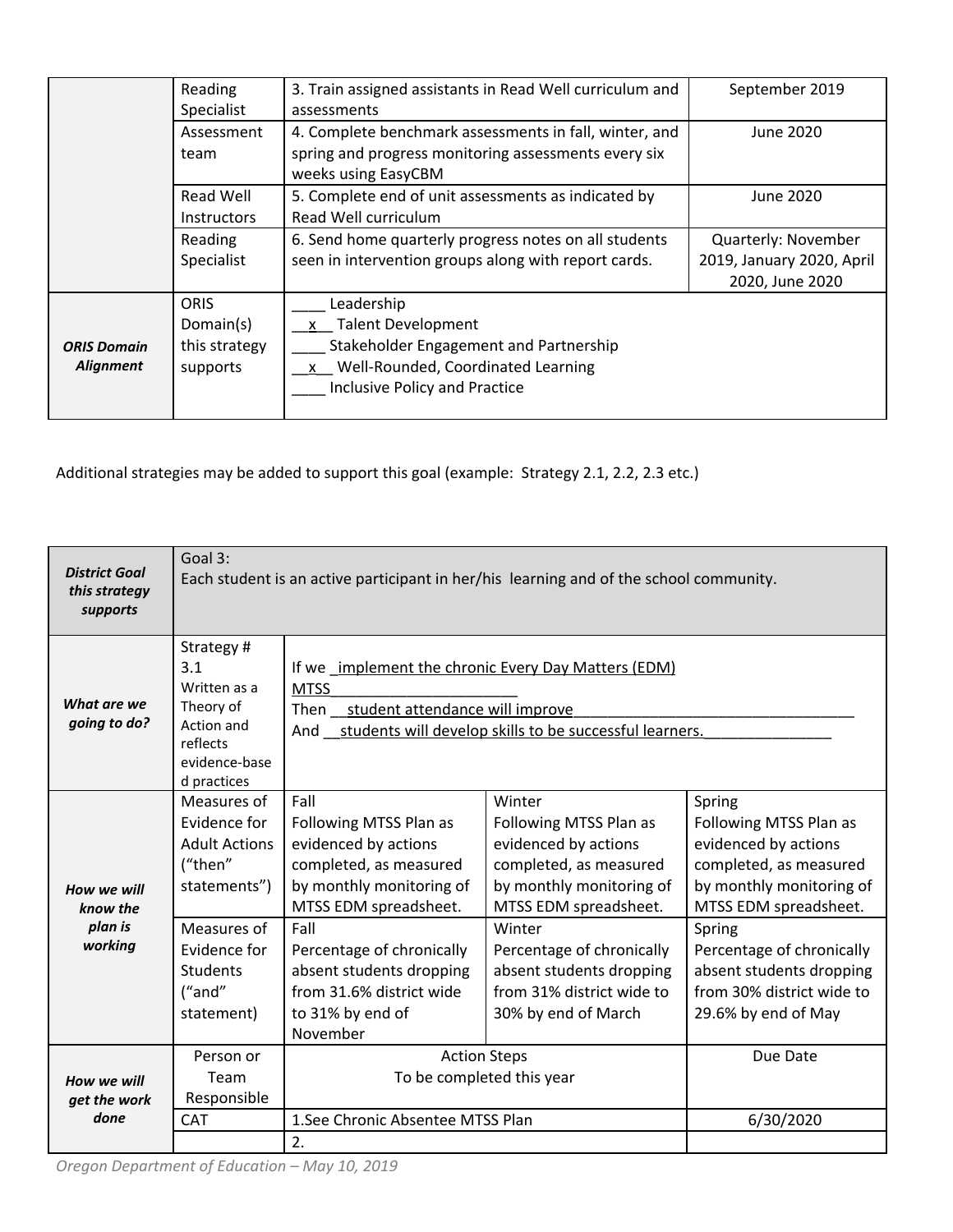|                    |               | 3.<br>4.                                 |  |
|--------------------|---------------|------------------------------------------|--|
|                    |               | -5.                                      |  |
|                    | <b>ORIS</b>   | Leadership                               |  |
|                    | Domain(s)     | <b>Talent Development</b>                |  |
| <b>ORIS Domain</b> | this strategy | x Stakeholder Engagement and Partnership |  |
| Alignment          | supports      | x Well-Rounded, Coordinated Learning     |  |
|                    |               | Inclusive Policy and Practice            |  |
|                    |               |                                          |  |

Additional strategies may be added to support this goal (example: Strategy 3.1, 3.2, 3.3 etc.)

| <b>District Goal</b><br>this strategy<br>supports | Goal 3<br>Each student is an active participant in her/his learning and of the school community.:       |                                                                                                                                                              |                                                                                                                                                                |                                                                                                                                                                |
|---------------------------------------------------|---------------------------------------------------------------------------------------------------------|--------------------------------------------------------------------------------------------------------------------------------------------------------------|----------------------------------------------------------------------------------------------------------------------------------------------------------------|----------------------------------------------------------------------------------------------------------------------------------------------------------------|
|                                                   |                                                                                                         |                                                                                                                                                              |                                                                                                                                                                |                                                                                                                                                                |
| What are we<br>going to do?                       | Strategy#<br>3.2<br>Written as a<br>Theory of<br>Action and<br>reflects<br>evidence-base<br>d practices | If we follow the High School Success Plan<br>Then students will have 21st century skills<br>And will be on track for graduation.                             |                                                                                                                                                                |                                                                                                                                                                |
| How we will                                       | Measures of<br>Evidence for<br><b>Adult Actions</b><br>("then"<br>statements")                          | Fall<br>Following HSS plan as<br>evidenced by actions<br>completed                                                                                           | Winter<br>Following HSS plan as<br>evidenced by actions<br>completed                                                                                           | Spring<br>Following HSS plan as<br>evidenced by actions<br>completed                                                                                           |
| know the<br>plan is<br>working                    | Measures of<br>Evidence for<br><b>Students</b><br>("and"<br>statement)                                  | Fall<br>Earn 6 credits (c's or<br>better) their freshman<br>year, which must include<br><b>English and Math as</b><br>evidenced by quarterly<br>grade checks | Winter<br>Earn 6 credits (c's or<br>better) their freshman<br>year, which must include<br><b>English and Math as</b><br>evidenced by quarterly<br>grade checks | Spring<br>Earn 6 credits (c's or<br>better) their freshman<br>year, which must include<br><b>English and Math as</b><br>evidenced by quarterly<br>grade checks |
| How we will<br>get the work                       | Person or<br>Team<br>Responsible                                                                        |                                                                                                                                                              | <b>Action Steps</b><br>To be completed this year                                                                                                               |                                                                                                                                                                |
| done                                              | 90T Team                                                                                                | 1. Hold monthly team meetings following HSS meeting<br>protocols                                                                                             |                                                                                                                                                                | End of each month                                                                                                                                              |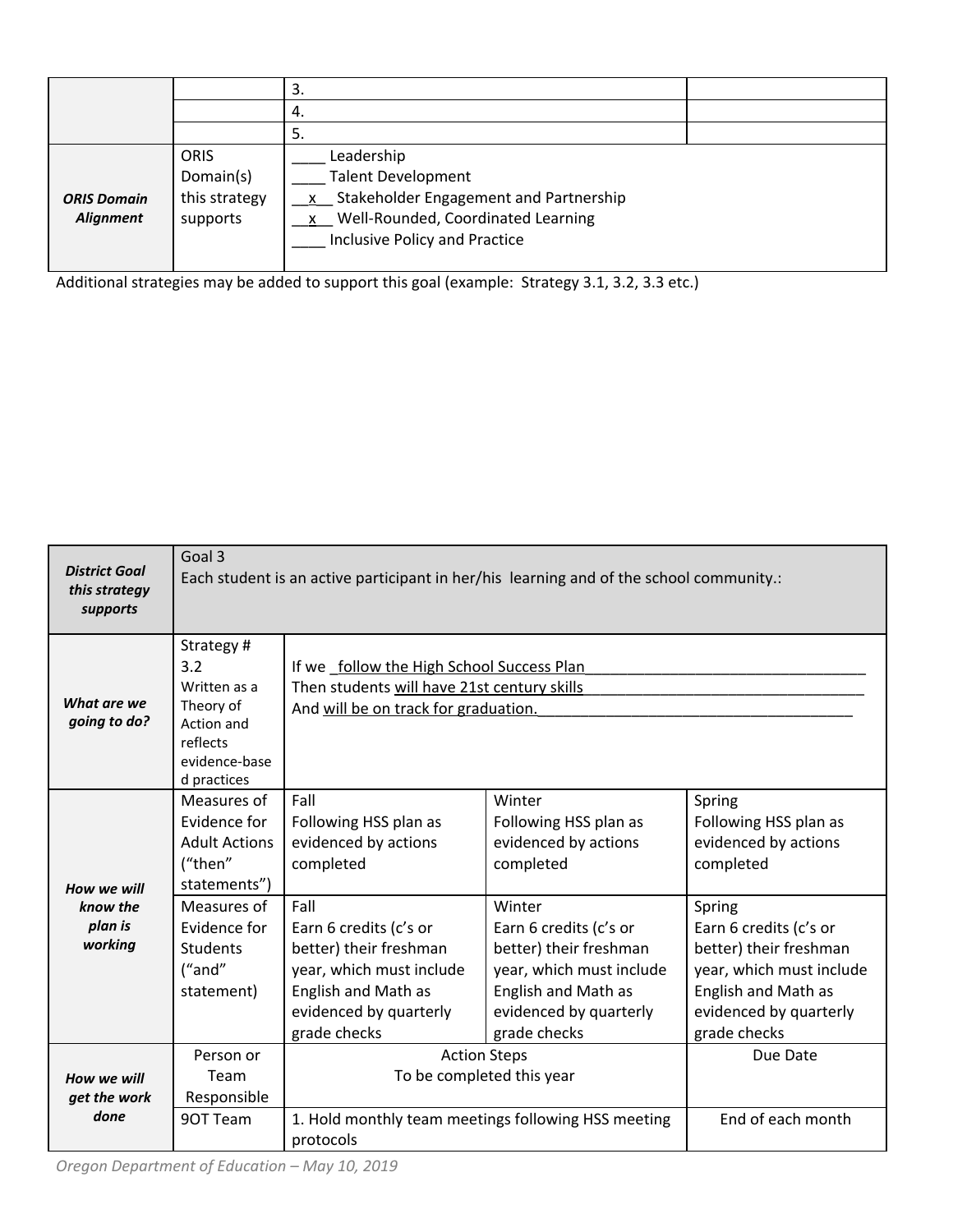|                                        | 90T Class     | 2. Students track grades, behavior, and attendance in | weekly |
|----------------------------------------|---------------|-------------------------------------------------------|--------|
|                                        |               | 90T class                                             |        |
|                                        |               | 3.                                                    |        |
|                                        |               | 4.                                                    |        |
|                                        |               | 5.                                                    |        |
| <b>ORIS Domain</b><br><b>Alignment</b> | <b>ORIS</b>   | Leadership                                            |        |
|                                        | Domain(s)     | <b>Talent Development</b>                             |        |
|                                        | this strategy | Stakeholder Engagement and Partnership                |        |
|                                        | supports      | x Well-Rounded, Coordinated Learning                  |        |
|                                        |               | x Inclusive Policy and Practice                       |        |